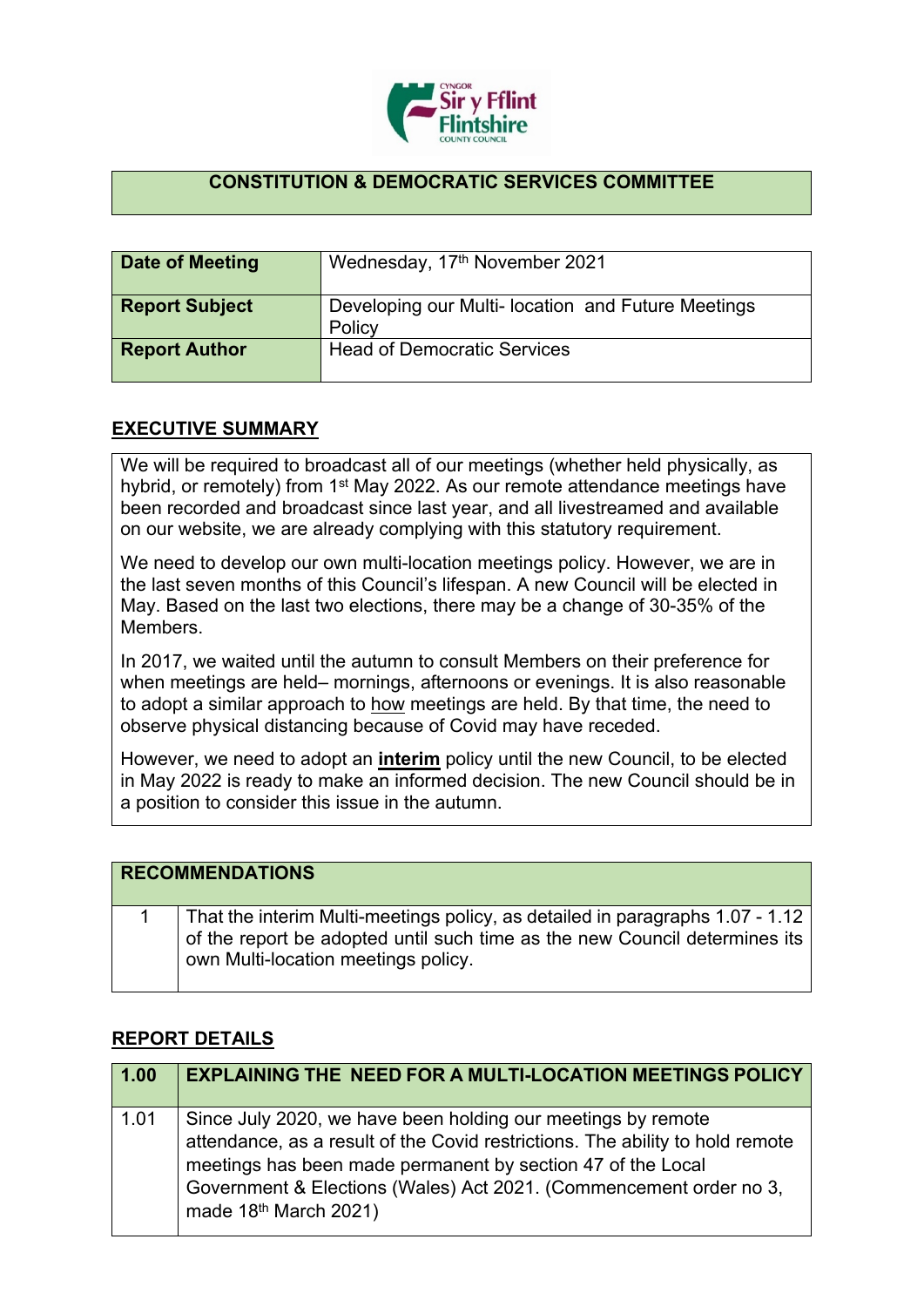| 1.02 | In 2020, we made some temporary changes to our rules of procedure as<br>some rules would not be practicable at a remote attendance, rather than at<br>a physical meeting. These were then temporary amendments, which were<br>agreed with the Chair of Council, who by their appointment is recognised<br>as the arbiter of rules of procedure within the Constitution. These have<br>since been formally adopted into the Constitution, following approval by<br>this committee at its June meeting.                                                                                                                                                                                                                      |  |
|------|----------------------------------------------------------------------------------------------------------------------------------------------------------------------------------------------------------------------------------------------------------------------------------------------------------------------------------------------------------------------------------------------------------------------------------------------------------------------------------------------------------------------------------------------------------------------------------------------------------------------------------------------------------------------------------------------------------------------------|--|
| 1.03 | The Local Government & Elections (Wales) Act 2021 was given Royal<br>Assent at the end of January. Section 47 of the Act, and part 1 of<br>schedule4 of that Act now provide the statutory basis for what is now being<br>referred to as 'multi-location meetings'. Multi-location meetings are defined<br>in the Act as a meeting of a relevant authority whose participants are not<br>all in the same physical place. This applies to the Remote Attendance<br>Meetings which we have been holding since last year, hybrid meetings,<br>such as our Annual Meeting, where some people were in the Chamber, or<br>where a greater number of people are present, but others attending via<br>remote means.                |  |
| 1.04 | The Council meeting held on 19 <sup>th</sup> October, where most people were<br>present was our first properly hybrid meeting. There were a number of<br>constraints which we have recognised will make it very difficult and<br>resource intensive to hold further meetings in that way in the near future.<br>As Members will be aware, the meeting had to be held at the theatre, as<br>our Council Chamber is not large enough to allow for a meeting to be held<br>with appropriate social distancing. The theatre's Clwyd Room is not set up<br>for us to hold meetings and so a technical solution, using Picturehouse<br>was devised.                                                                              |  |
| 1.05 | The Act requires that the Council should develop and publish its policy on<br>which meetings will take place in person, remotely or as a hybrid and the<br>rules that will apply to each. Entirely physical meetings are not permitted<br>by the legislation: meetings must be livestreamed and capable to attending<br>by remote means. We will need to develop our own 'multi-location<br>meetings' policy before May 2022. That policy must recognise the benefits<br>of holding remote meetings, as well as the benefits of holding hybrid<br>meetings.                                                                                                                                                                |  |
| 1.06 | The legislative requirements were partly a response to the Coronavirus<br>restrictions and partly an opportunity to modernise meetings. The<br>temporary regulations meant that meetings had to be held whilst people<br>remained in their own homes, thus protecting them and reducing the<br>potential Covid transmission rate. However, remote/hybrid meetings also:<br>Make meetings more accessible to people, thus promoting<br>potentially greater diversity amongst prospective and actual<br><b>Council Members;</b><br>Reduce the carbon footprint of holding meetings, because the<br>amount of travel required is drastically reduced (We, as a Council,<br>are currently consulting on our Climate Strategy). |  |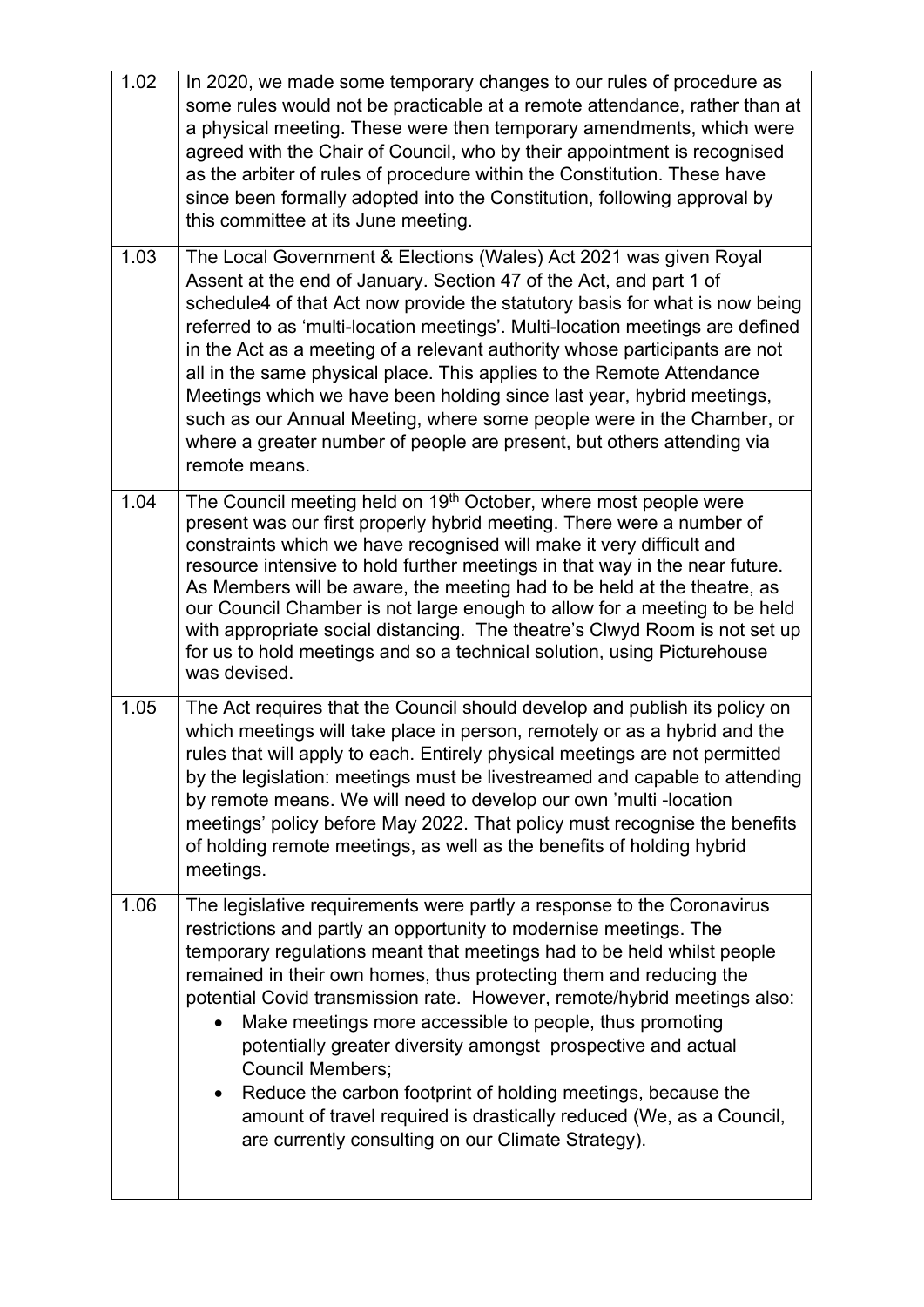| 1.07 | The decision on our Multi-location meetings policy should not be made<br>until the autumn of 2022. However, as an interim Multi-location Meetings<br>policy, to cover from next May, the following is suggested:                                                                                                                                                                                                                                                                                                                                                                                                                                                                                                                                                                                                                                                                                                                                                                                                                                                                                                                                                                                                                                                                                                                                                                                                                                                                                                                                                                                                                                                                                                                              |  |  |
|------|-----------------------------------------------------------------------------------------------------------------------------------------------------------------------------------------------------------------------------------------------------------------------------------------------------------------------------------------------------------------------------------------------------------------------------------------------------------------------------------------------------------------------------------------------------------------------------------------------------------------------------------------------------------------------------------------------------------------------------------------------------------------------------------------------------------------------------------------------------------------------------------------------------------------------------------------------------------------------------------------------------------------------------------------------------------------------------------------------------------------------------------------------------------------------------------------------------------------------------------------------------------------------------------------------------------------------------------------------------------------------------------------------------------------------------------------------------------------------------------------------------------------------------------------------------------------------------------------------------------------------------------------------------------------------------------------------------------------------------------------------|--|--|
|      | Annual Meeting of Council, currently scheduled for 24 <sup>th</sup> May 2022,<br>to be held as a hybrid, with Members attending remotely if they<br>wish. (We must recognise that this meeting must be held partially<br>physically, to allow the Chair of Council's chain of office to be<br>passed from the current incumbent to his successor as a visible<br>sign of the passing of the role of Chair from one person to another,<br>(this is a clear business need). We must also recognise that it may<br>not be possible to hold this meeting in our own Council Chamber<br>because of on-going Covid concerns.)<br>Ordinary Council meetings-will be predominantly remote, unless<br>$\bullet$<br>there is a clear business need for a physical presence, in which<br>case a hybrid meeting will be required.<br>Special Council meetings: will take place by remote attendance,<br>$\bullet$<br>unless there is a clear business need for a physical presence, in<br>which case a hybrid meeting will be required.<br>Cabinet: remote attendance, unless there is a clear business need<br>for a physical presence, in which case a hybrid meeting will be<br>required.<br>Overview & Scrutiny Committees: remote attendance, unless there<br>is a clear business need for a physical presence, in which case a<br>hybrid meeting will be required.<br>Governance & Audit Committee: remote attendance, unless there<br>is a clear business need for a physical presence, in which case a<br>hybrid meeting will be required.<br>Constitution & Democratic Services Committee: remote attendance,<br>$\bullet$<br>unless there is a clear business need for a physical presence, in<br>which case a hybrid meeting will be required. |  |  |
|      | Planning Committee: remote attendance, unless there is a clear<br>business need for a physical presence, in which case a hybrid<br>meeting will be required.                                                                                                                                                                                                                                                                                                                                                                                                                                                                                                                                                                                                                                                                                                                                                                                                                                                                                                                                                                                                                                                                                                                                                                                                                                                                                                                                                                                                                                                                                                                                                                                  |  |  |
|      | Licensing Committee: remote attendance, unless there is a clear<br>$\bullet$<br>business need for a physical presence, in which case a hybrid<br>meeting will be required                                                                                                                                                                                                                                                                                                                                                                                                                                                                                                                                                                                                                                                                                                                                                                                                                                                                                                                                                                                                                                                                                                                                                                                                                                                                                                                                                                                                                                                                                                                                                                     |  |  |
|      | Standards: remote attendance, unless there is a clear business<br>$\bullet$<br>need for a physical presence, in which case a hybrid meeting will be<br>required.                                                                                                                                                                                                                                                                                                                                                                                                                                                                                                                                                                                                                                                                                                                                                                                                                                                                                                                                                                                                                                                                                                                                                                                                                                                                                                                                                                                                                                                                                                                                                                              |  |  |
|      | Licensing sub-committee: remote attendance, unless there is a<br>clear business need for a physical presence, in which case a hybrid<br>meeting will be required.                                                                                                                                                                                                                                                                                                                                                                                                                                                                                                                                                                                                                                                                                                                                                                                                                                                                                                                                                                                                                                                                                                                                                                                                                                                                                                                                                                                                                                                                                                                                                                             |  |  |
| 1.08 | Going forward, it may also be necessary to develop rules on who is able to<br>attend meetings physically, bearing in mind the needs:                                                                                                                                                                                                                                                                                                                                                                                                                                                                                                                                                                                                                                                                                                                                                                                                                                                                                                                                                                                                                                                                                                                                                                                                                                                                                                                                                                                                                                                                                                                                                                                                          |  |  |
|      | For the Chair and Vice-chair of the meeting to be present, to reduce any<br>complication caused by connectivity                                                                                                                                                                                                                                                                                                                                                                                                                                                                                                                                                                                                                                                                                                                                                                                                                                                                                                                                                                                                                                                                                                                                                                                                                                                                                                                                                                                                                                                                                                                                                                                                                               |  |  |
|      | For certain officers to be present (as a minimum, the officer(s) advising the<br>Chair on the conduct of the meeting and the Democratic Services and<br>possibly IT team staff needed to run the meeting technically.)                                                                                                                                                                                                                                                                                                                                                                                                                                                                                                                                                                                                                                                                                                                                                                                                                                                                                                                                                                                                                                                                                                                                                                                                                                                                                                                                                                                                                                                                                                                        |  |  |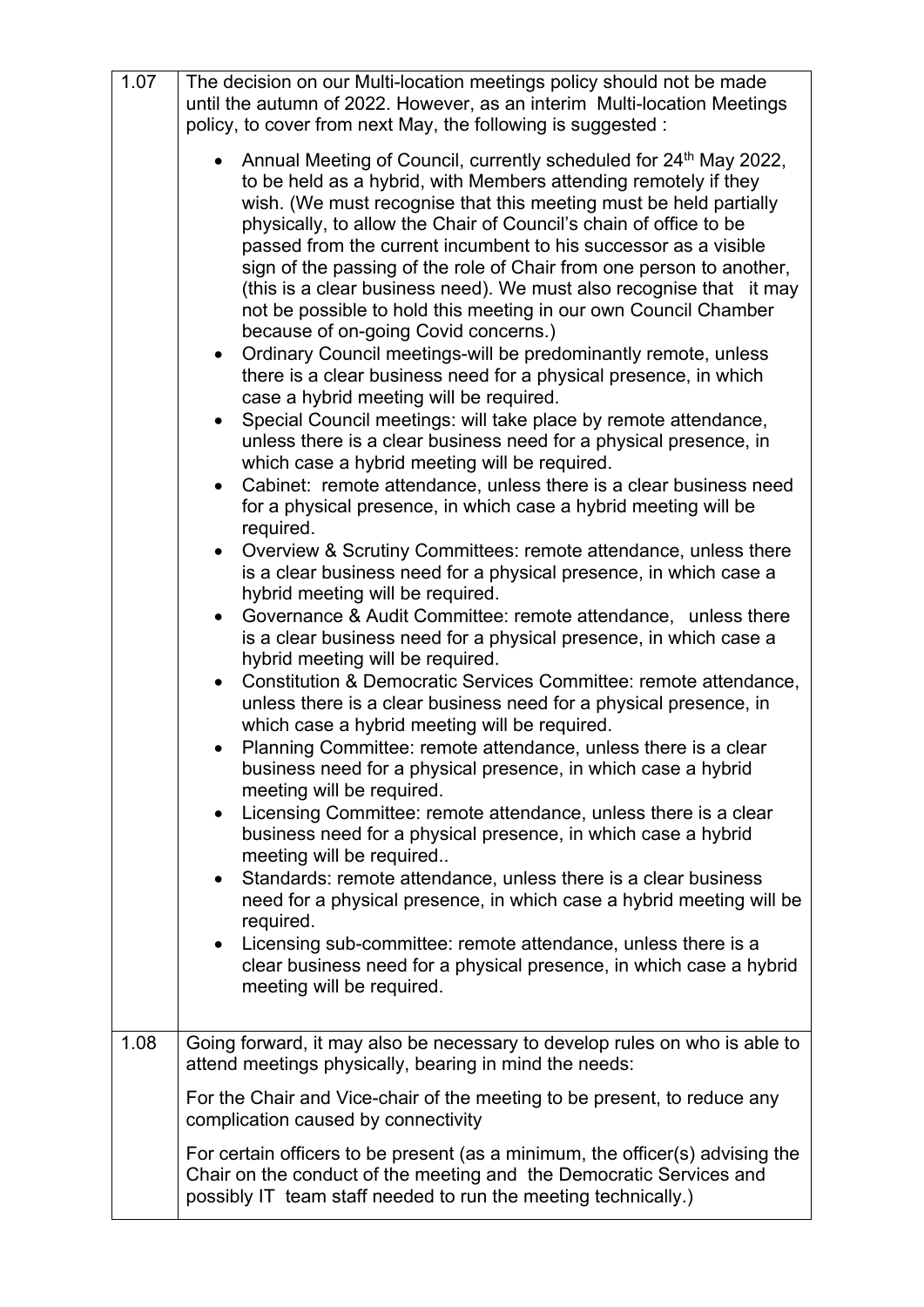|                                                                                                                                                         | For political balance to be maintained – it would not be desirable for all of<br>those physically present to belong to the same political group.                                                                                                                                                                                                                                                               |  |
|---------------------------------------------------------------------------------------------------------------------------------------------------------|----------------------------------------------------------------------------------------------------------------------------------------------------------------------------------------------------------------------------------------------------------------------------------------------------------------------------------------------------------------------------------------------------------------|--|
| 1.09                                                                                                                                                    | All meetings of the Council, its Cabinet and its committees remain open<br>to the public, except when a small range of items, laid down in statute, are<br>being considered. Where hybrid meetings take place the date, time and<br>place of the meeting will be published and the public will be entitled to<br>attend the meeting in person. The access code for the meeting will also<br>be made available. |  |
| 1.10                                                                                                                                                    | Members of the Public are able to attend meetings and having given the<br>appropriate notice, are able to speak or ask a question. These are not<br>compromised by a change to multi;-location meetings, just altered. For<br>example, the current arrangements for public question time, as published<br>on our website state:                                                                                |  |
|                                                                                                                                                         | Public Question Time will begin at 2.00pm in the Council Chamber at<br>County Hall, Mold and will last for 30 minutes.                                                                                                                                                                                                                                                                                         |  |
|                                                                                                                                                         | Questions are restricted to matters relating to Flintshire and/or the services<br>provided by the Council.                                                                                                                                                                                                                                                                                                     |  |
| A person may only submit one question for consideration at any Public<br>Question Time, but one supplementary question will be allowed in each<br>case. |                                                                                                                                                                                                                                                                                                                                                                                                                |  |
|                                                                                                                                                         | Questions will not be accepted which relate to:-                                                                                                                                                                                                                                                                                                                                                               |  |
|                                                                                                                                                         | Judicial or quasi-judicial matters;<br>$\bullet$                                                                                                                                                                                                                                                                                                                                                               |  |
|                                                                                                                                                         | Matters under investigation<br>$\bullet$                                                                                                                                                                                                                                                                                                                                                                       |  |
|                                                                                                                                                         | Individual planning, licence or grant applications or appeals;                                                                                                                                                                                                                                                                                                                                                 |  |
|                                                                                                                                                         | Named officer or member of the Council;                                                                                                                                                                                                                                                                                                                                                                        |  |
|                                                                                                                                                         | Confidential or exempt information as described in the Access to<br>information Procedure Rules or requires its disclosure                                                                                                                                                                                                                                                                                     |  |
|                                                                                                                                                         | Party political matters;                                                                                                                                                                                                                                                                                                                                                                                       |  |
|                                                                                                                                                         | Defamatory material<br>$\bullet$                                                                                                                                                                                                                                                                                                                                                                               |  |
|                                                                                                                                                         | Substantially the same issue as a question put within the past 6<br>months. Questions will not be accepted from Member and<br><b>Employees of the Council</b>                                                                                                                                                                                                                                                  |  |
|                                                                                                                                                         | Questions must be submitted in writing and received no later than 12 noon<br>on the seventh day before Question Time                                                                                                                                                                                                                                                                                           |  |
| 1.11                                                                                                                                                    | Meetings may be held wholly or partly in private where they consider<br>confidential or exempt information. The meeting must resolve to move into<br>private session, and could, when considering exempt information, decide<br>to consider the information in public provided that do to so would not<br>breach our legal obligations (for example under data protection legislation).                        |  |
| 1.12                                                                                                                                                    | Members are assured that all of the current arrangements with regard to:                                                                                                                                                                                                                                                                                                                                       |  |
|                                                                                                                                                         | giving notice of meetings,                                                                                                                                                                                                                                                                                                                                                                                     |  |